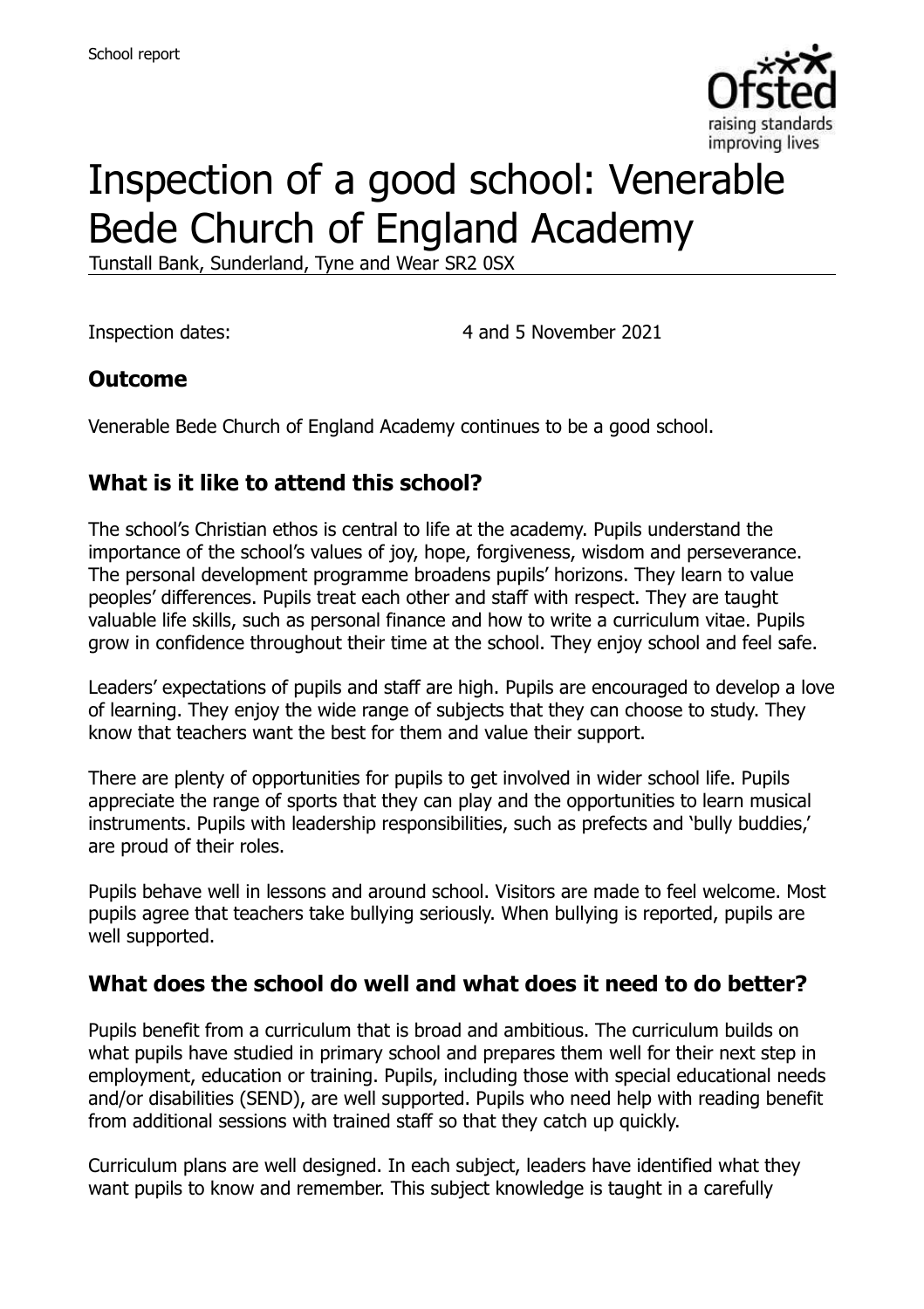

considered sequence that helps pupils to build their knowledge over time. Leaders have plans in place to broaden the range of subjects that will be studied by pupils in Year 9. This is to support more pupils to study subjects such as languages in Year 10.

Leaders have prioritised pupils' vocabulary development, including a focus on the use of subject-specific language. For example, in design and technology, pupils are encouraged to use key terms such as 'ergonomics'. This work is bearing fruit and many pupils rise to the challenge. However, some pupils find it difficult to understand some of the new words that are introduced to them. This is because some teachers do not explain new words clearly enough. As a result, some pupils find it hard to confidently use the key terms that leaders want them to know and remember.

The Christian ethos permeates all aspects of school life. This is particularly true of how leaders support pupils' personal development. Pupils value weekly opportunities to learn important knowledge that will help them when they leave school. They speak enthusiastically about what they have learned about important issues such as healthy relationships and the concept of 'consent'. Careers education opens pupils' eyes to the world of opportunity that is available to them.

Pupils conduct themselves well in lessons and around school. Low-level disruption is rare and never tolerated. Pupils told inspectors how much they value their teachers. They are proud of their school and so are staff. They feel that the school is well led and that leaders consider their workload and well-being. One member of staff captured the views of many, stating, 'I feel like part of a team, but also part of a family.'

Trustees and the academy council know the school extremely well. They ask leaders probing questions about pupils' well-being and carefully scrutinise how well pupils with SEND are supported. Trustees' knowledge of some aspects of the quality of education is not as well developed. As a result, they do not offer the same level of challenge to school leaders on curriculum development as they do in other areas of their governance responsibilities.

## **Safeguarding**

The arrangements for safeguarding are effective.

Leaders have a clear understanding about the risks that pupils may face in the community. Staff are well informed of these. They know the signs that might indicate that a pupil is at risk of harm. There are well-understood systems for staff to report any concerns that they have about pupils. Leaders make timely referrals to external agencies when pupils need further support. As a result, pupils get the support that they need.

Pupils know how to keep themselves safe. Tutor time is used to teach pupils about important safeguarding issues that could affect them. This includes teaching pupils how to spot the signs of grooming and the dangers of knife crime.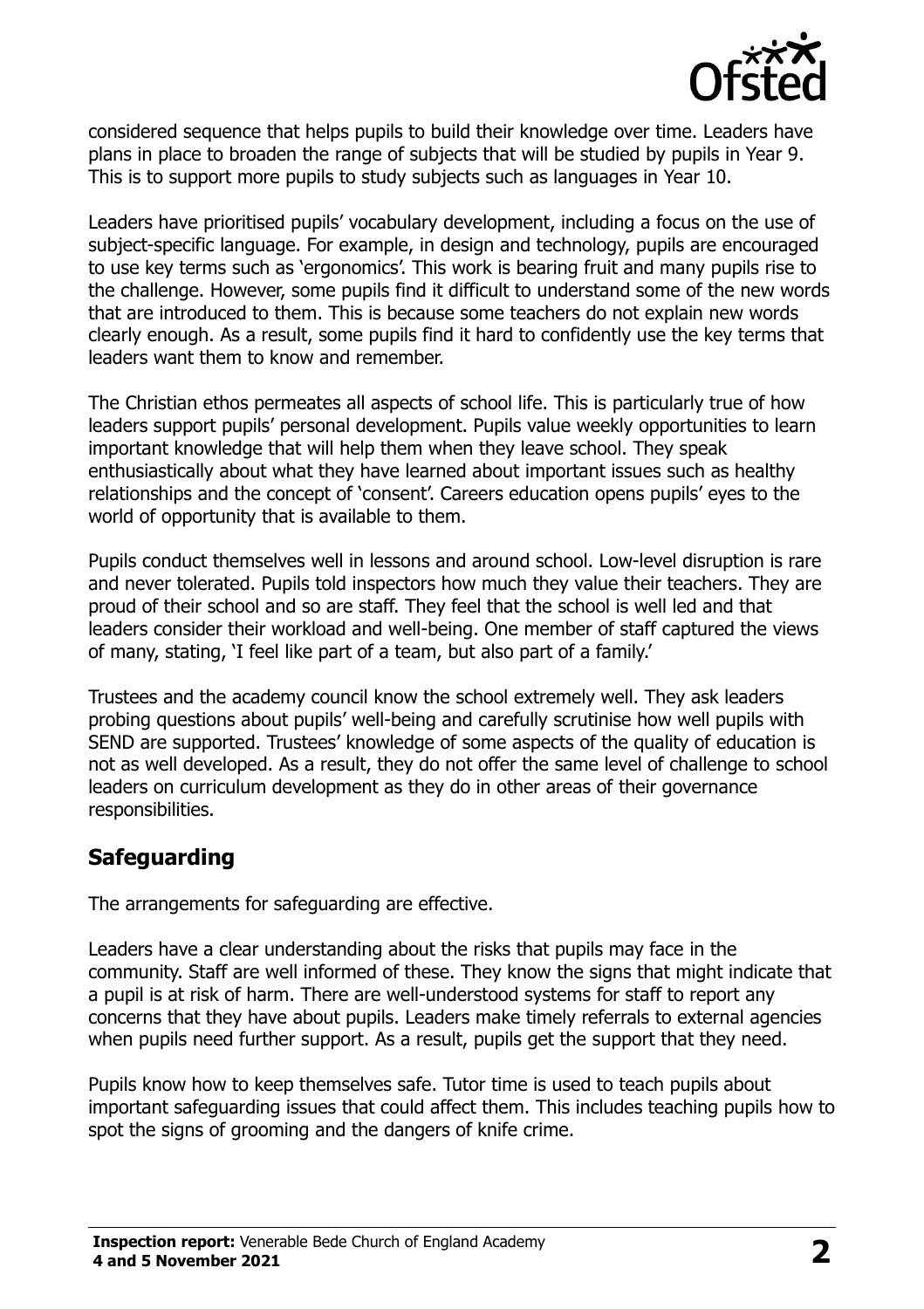

## **What does the school need to do to improve?**

## **(Information for the school and appropriate authority)**

- Some teachers do not introduce new subject-specific language well to pupils. As a result, some pupils, particularly those with low prior attainment, find it difficult to learn new vocabulary and use this in their work. Leaders should ensure that teachers carefully introduce new vocabulary so that pupils can use this language confidently and accurately in their work.
- Trustees do not have a sharp enough understanding of the curriculum to effectively hold leaders to account for the quality of education. Trustees should ensure that they take necessary steps to better scrutinise the decisions made by leaders on curriculum development and the quality of education that the school provides for pupils.

### **Background**

When we have judged a school to be good, we will then normally go into the school about once every four years to confirm that the school remains good. This is called a section 8 inspection of a good or outstanding school, because it is carried out under section 8 of the Education Act 2005. We do not give graded judgements on a section 8 inspection. However, if we find evidence that a school would now receive a higher or lower grade, then the next inspection will be a section 5 inspection. Usually this is within one to two years of the date of the section 8 inspection. If we have serious concerns about safeguarding, behaviour or the quality of education, we will deem the section 8 inspection as a section 5 inspection immediately.

This is the first section 8 inspection since we judged the school to be good in May 2016.

### **How can I feed back my views?**

You can use [Ofsted Parent View](https://parentview.ofsted.gov.uk/) to give Ofsted your opinion on your child's school, or to find out what other parents and carers think. We use information from Ofsted Parent View when deciding which schools to inspect, when to inspect them and as part of their inspection.

The Department for Education has further quidance on how to complain about a school.

If you are the school and you are not happy with the inspection or the report, you can [complain to Ofsted.](https://www.gov.uk/complain-ofsted-report)

## **Further information**

You can search for [published performance information](http://www.compare-school-performance.service.gov.uk/) about the school.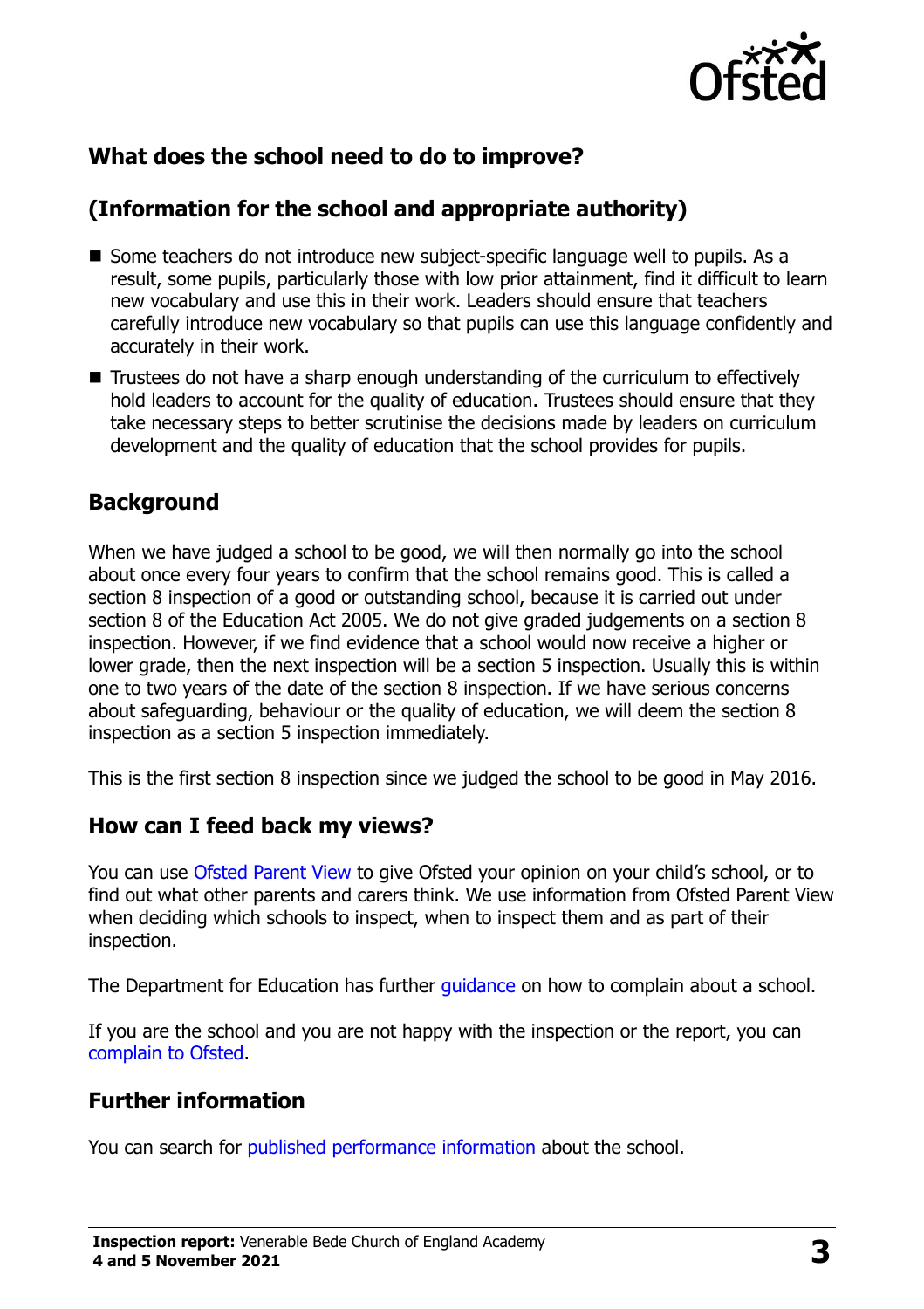

In the report, '[disadvantaged pupils](http://www.gov.uk/guidance/pupil-premium-information-for-schools-and-alternative-provision-settings)' refers to those pupils who attract government pupil premium funding: pupils claiming free school meals at any point in the last six years and pupils in care or who left care through adoption or another formal route.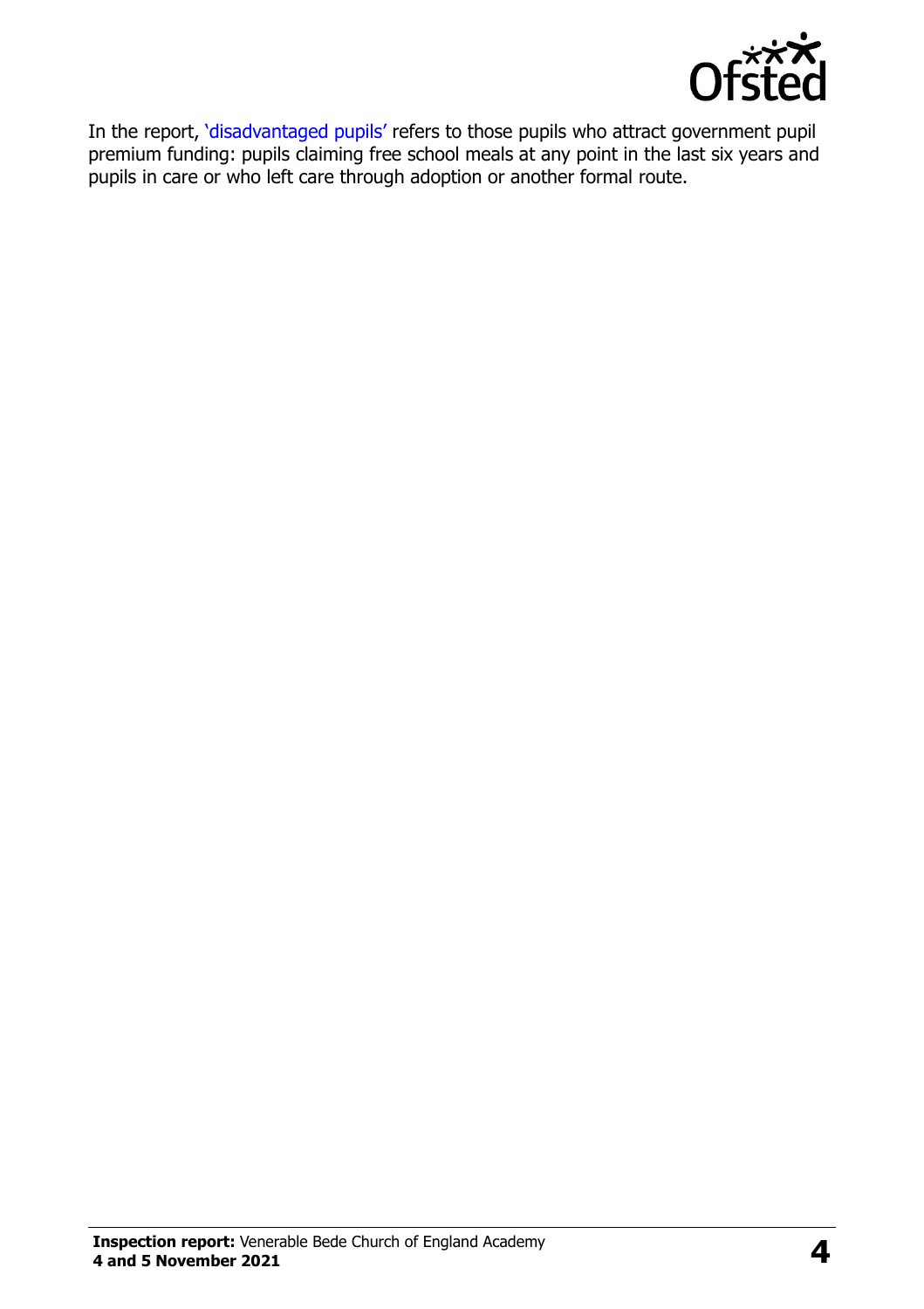

## **School details**

| Unique reference number             | 139184                                                                  |
|-------------------------------------|-------------------------------------------------------------------------|
| <b>Local authority</b>              | Sunderland                                                              |
| <b>Inspection number</b>            | 10199786                                                                |
| <b>Type of school</b>               | Secondary                                                               |
| <b>School category</b>              | Academy converter                                                       |
| Age range of pupils                 | 11 to 16                                                                |
| <b>Gender of pupils</b>             | Mixed                                                                   |
| Number of pupils on the school roll | 908                                                                     |
| <b>Appropriate authority</b>        | Board of trustees                                                       |
| <b>Chair of trust</b>               | <b>Neil Williams</b>                                                    |
| <b>Headteacher</b>                  | David Airey                                                             |
| Website                             | www.venerablebede.co.uk                                                 |
| Dates of previous inspection        | 24 and 25 May 2016, under section 5 of the<br><b>Education Act 2005</b> |

## **Information about this school**

- The school is part of the Dayspring Trust.
- A very small number of pupils attend one of three registered alternative provisions: The Beacon of Light, The Link School and Consilium Evolve.
- The school has a Church of England denomination. The last section 48 inspection took place in June 2017. The next inspection should take place within the prescribed period. Section 48 inspections (or the equivalent inspection of an academy) are usually carried out every three to five years (and usually within two to three years of a new voluntaryaided school or academy or free school opening). Section 48 inspections were suspended during the COVID-19 pandemic and restarted in September 2021. The first inspection will be within eight years of the last, rather than the usual three to five years.
- The trustees who are responsible for the governance of the school are referred to as 'directors' within the school and trust.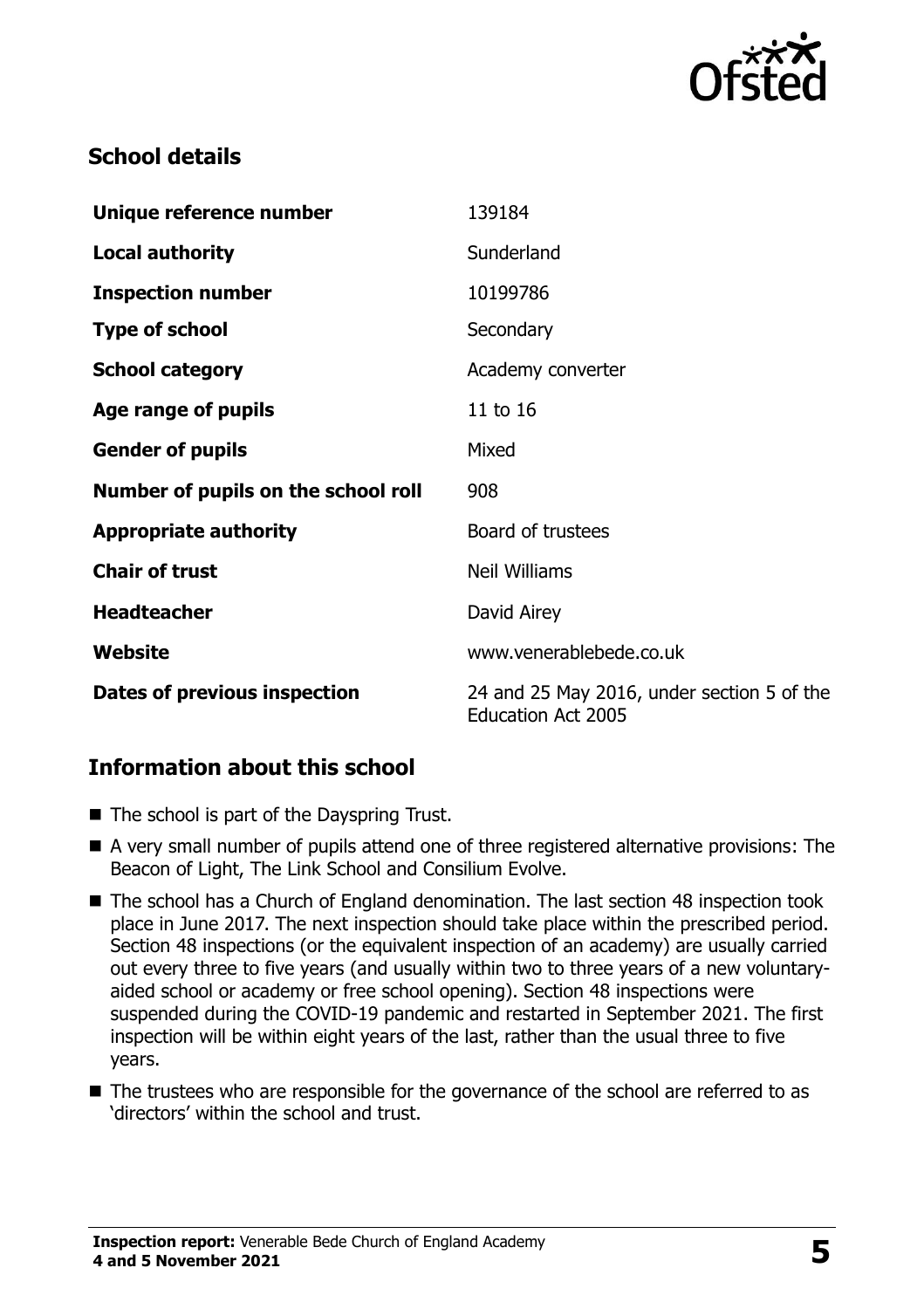

## **Information about this inspection**

- This was the first routine inspection the school received since the COVID-19 pandemic began. Inspectors discussed the impact of the pandemic with school leaders and have taken that into account in their evaluation.
- Inspectors met with the headteacher and other senior leaders. The lead inspector met with the chief executive officer of the Dayspring Trust, trustees, including the chair and vice-chair of trustees, as well as members of the local academy council.
- The lead inspector held telephone conversations with a representative from the diocese, a school improvement partner from a neighbouring local authority and a representative from Consilium Evolve.
- Inspectors carried out deep dives in these subjects: English, design and technology, science and history. For each deep dive, inspectors met with subject leaders, looked at curriculum plans, visited a sample of lessons, spoke to teachers, spoke to some pupils and looked at samples of pupils' work.
- Inspectors also held meetings with leaders to discuss other subjects, such as mathematics. This included reviewing curriculum plans and further samples of pupils' work.
- Inspectors held discussions with leaders who are responsible for safeguarding. The lead inspector reviewed the school's safeguarding records and scrutinised the school's single central record.
- A range of documentation was also reviewed by inspectors, including the school's selfevaluation and school improvement planning.
- Inspectors observed pupils' behaviour around school, including at social times. Inspectors also spoke formally and informally with pupils and staff about their experience in school.
- Inspectors considered the views given in Ofsted's online questionnaires by 247 pupils and 77 members of staff. The 218 responses to Ofsted's Parent View survey were also considered, including 120 free-text responses.

#### **Inspection team**

Graham Findlay, lead inspector **Her Majesty's Inspector** 

Matthew Vellensworth Her Majesty's Inspector